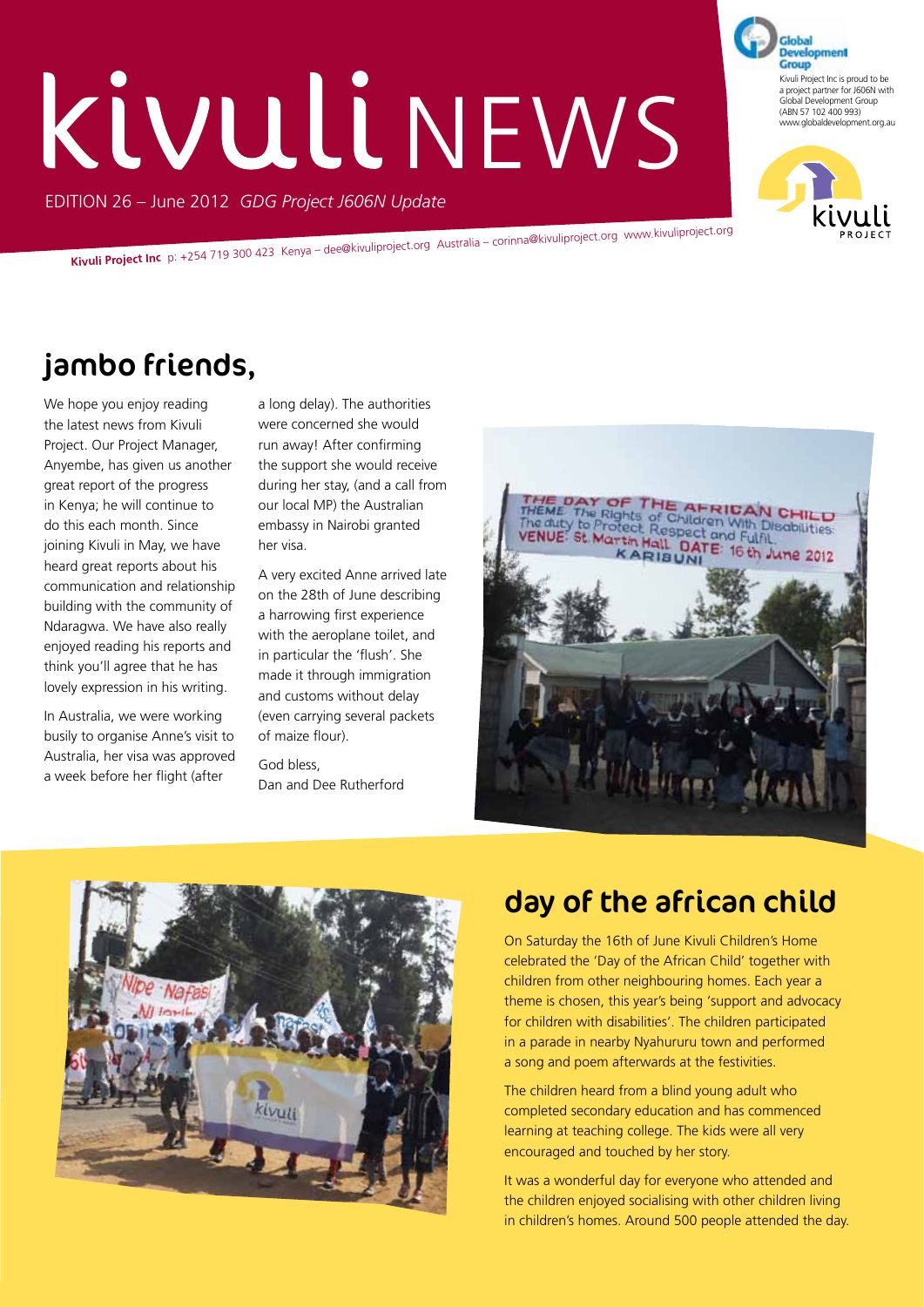# shamba update

We have had a massive green wooden gate made for the Shamba. We have not painted it green; green is the colour of the wood preservative that we used. I can assure you it looks fantastic, with its custom-made heavy duty hinges and an inbuilt smaller pedestrian gate. We also have, as indicated in last month's newsletter, had a concrete platform built for the water tank. We want to catch some water from the ongoing short rains.

The sukuma wiki and spinach on the shamba are ready for harvesting. Winnie (the wonderful lady who relieved Loise when she took her maternity leave) visited the shamba and couldn't resist picking a few succulent leaves for our lunch. We shall be harvesting the potatoes before mid July and the green peas in a fortnight. See, we shall soon start savouring food grown on Kivuli's shamba. The maize is also doing well, though it will take a couple more months to be ripe.

We've been talking a lot about livestock production lately. We managed to get the government livestock production officer to the farm and together, brainstormed on a few possibilities. They gave their suggestion on the location of the dairy units and establishment of Napier grass. Among their suggestions was the need to plant sesbania shrubs which were rich in protein for the cows (16%).



These can be planted as strips across the shamba, on the fence or intercrop with maize or Napier grass. We also discussed the possibility of inviting the whole gamut of agricultural personnel: agricultural planning, crop husbandry, fisheries, livestock, and drainage experts.

Our joint electricity project with the community has moved one

more step. We got the cadastral map from the lands office and had community member's mark out their plots. We've also drawn a sketch of the area as required by KPLC. We are going to the KPLC offices for more advice in a day or two.

Great stuff happening, isn't it? Anyembe





# supporter's dinner

On Saturday the 30th of June, we hosted a special dinner for all of our supporters, sponsors and for anyone who was interested in learning more about the work of Kivuli. Anne cooked a traditional Kenyan meal for the 85 people who attended, which was completely vegetarian – in keeping with the usual diet at Kivuli.

We had 85 people attend and it was a great opportunity for our supporters to meet and hear from Anne, who shared some of ways in which Kivuli is impacting the lives of the children we work with. We shared our vision for the future of Kivuli and invited attendees to ask questions.

A huge thank you to everyone who attended on the night!



## anne down under

Anne has arrived in Australia! We are so excited to have her in Melbourne and introduce her to our culture, sponsors and board members. Anne has an extremely busy schedule planned and will be speaking about Kivuli to various groups and churches during her time here. Amongst the 'work', she will also have an opportunity to be a tourist and see much of our beautiful city.

The children at Kivuli already miss her but are excited about the stories she will have to share with them when she returns at the beginning of August. Anne spoke to her son Linton and the other Kivuli children on Skype yesterday. The have been asking a lot about the aeroplane trip and Australian food!

If you would like to meet Anne, we encourage you to come to the Trivia Night on the 21st of July!